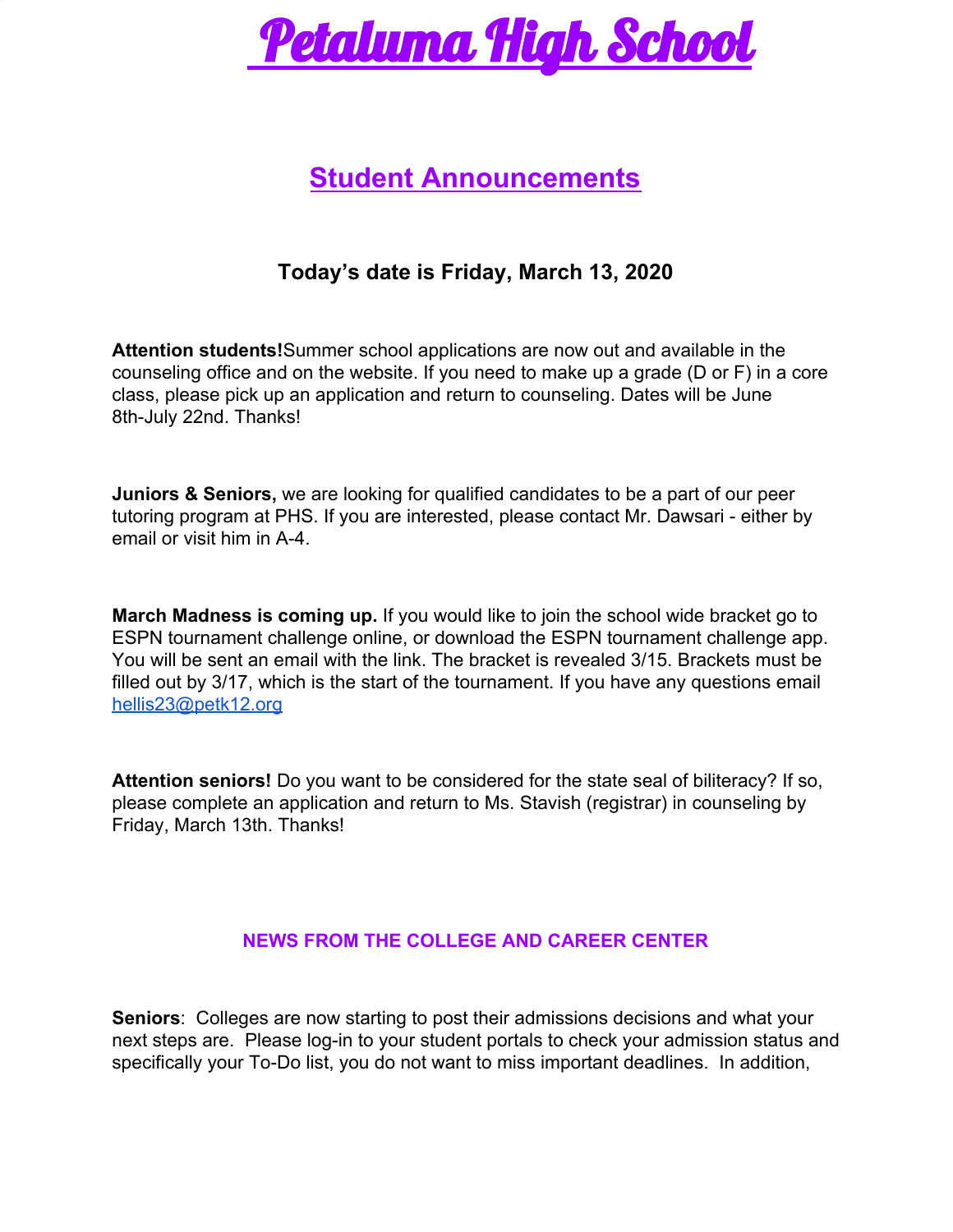

financial aid packages should also start posting to your portals, if you need help please see Mrs. Stoll

**Students**: Are you looking for community service hours or a job? Please stop by the College and Career Center and check-out what's available.

# Petaluma High School Athletic Events This Week

coming soon

# **GENERAL INFORMATION**

#### **Parking Permits**

Parking permits are required for all students and staff who wish to park in designated parking spaces. Parking permits are available in the SAC office.

### **Parking on Campus**

Students and staff have designated parking around our campus. To provide some additional student parking, we will be opening a few more parking spaces in the Gym parking lot. The spaces closest to the street will be designated for Student/Staff and Visitors and will be a first come first serve. To avoid any problems, please park in Student designated areas only.

## **Off Campus Permission**

As a reminder to all students, Nutrition Break is a closed campus. This means that students are not allowed off campus during this time without permission. Students who go off campus without permission will face disciplinary consequences. During lunchtime, campus is open for Junior and Senior Upperclassmen only. You must have your I.D. card with you to show staff. Underclassmen who go off campus without permission will face disciplinary consequences. Any upperclassmen who has an underclassmen in their car will also be facing disciplinary consequences

**Students** please be aware of Hall Pass expectations.